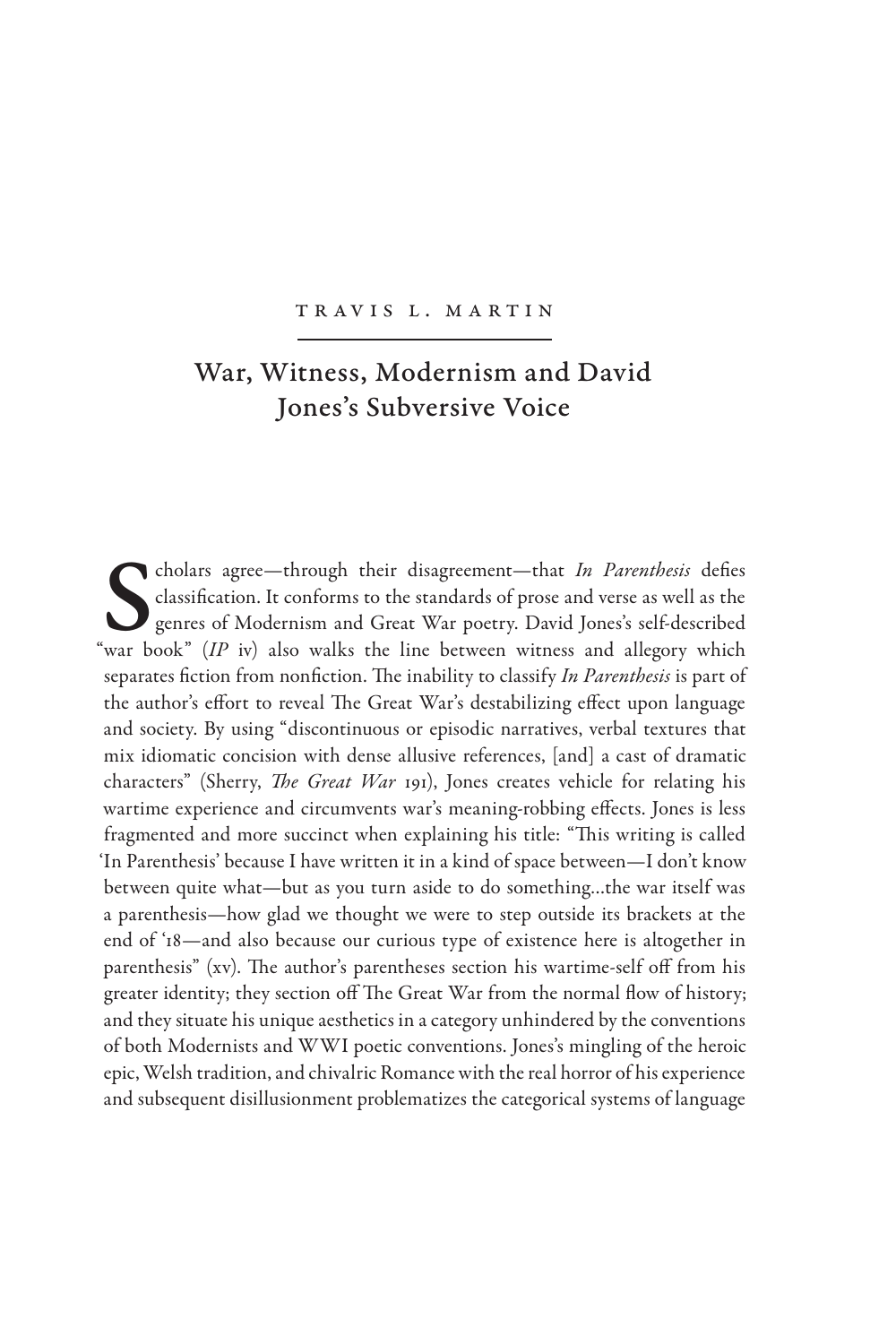used by critics to classify writing. As a result, unraveling the complexity of Jones's "war book" recreates for the reader the process Jones experienced unraveling his postwar mind in the process of creating it.

Jones enlisted with the 15<sup>th</sup> Battalion of the Royal Welsh Fusiliers on January 2, 1915 and left for France in December of the same year. On July 10-11, 1916 he was wounded in Mametz Wood in the Battle of the Somme (Rees). Samuel Rees "without apology…advocate[s for] the reading and study of Jones's work…it has been all too easy for some to dismiss him as an imitator. I am then at some pains to establish Jones's readability and worth in his own right." Jones's war fought was like no other; he saw bodies decimated by the most technologically advanced weaponry ever created and likely struggled to comprehend what he witnessed. Rees's dismissal of charges of imitation is important; it sidesteps stylistic arguments, revealing an appreciation for how the reader's deciphering of *In Parenthesis* might also reflect Jones's understanding and representation of WWI experience.

As a scholar and personal advocate of Jones's work, William Blissett understands the surreal nature of WWI combat: "Consider the bayonet. The bayonet is horrible enough in all conscience, the more effective as a psychological weapon because its horror is well within the compass of anyone's imagination" (194). Jones's protagonist, Private Ball, certainly *considers* the bayonet in Mametz Wood:

> The inorganic earth where your body presses seems itself to pulse deep down with your heart's acceleration…but you go on living, lying with your face bedded in neatly folded, red-piped, greatcoat and yet no cold cleaving thing drives in between expectant shoulder-blades, so you get to your feet, and the sun-lit chalk is everywhere absorbing fresh stains.  $(167)$

The speaker describes lying in the dirt, expecting death from the thrust of a blade into his back. However, Ball lives on in one of many instances of forestalled expectation in *In Parenthesis*. Blissett explains that "language at its limit was sought for experience at its limit, the first impulse of the unskilled was to drum up a hubbub of sound-effects in combination with the loose, 'Modernistic' license of the then-new free verse" (195). Jones's takes full control of language, alternating between verse and prose—allegory and experience—for just the right effect. *In Parenthesis* is more than free verse: it is the work of years of searching for the voice and words needed to describe the indescribable. Jones's work is also a struggle between self and character; he navigates his darkest memories, using Private Ball as an intermediary for the sake of art.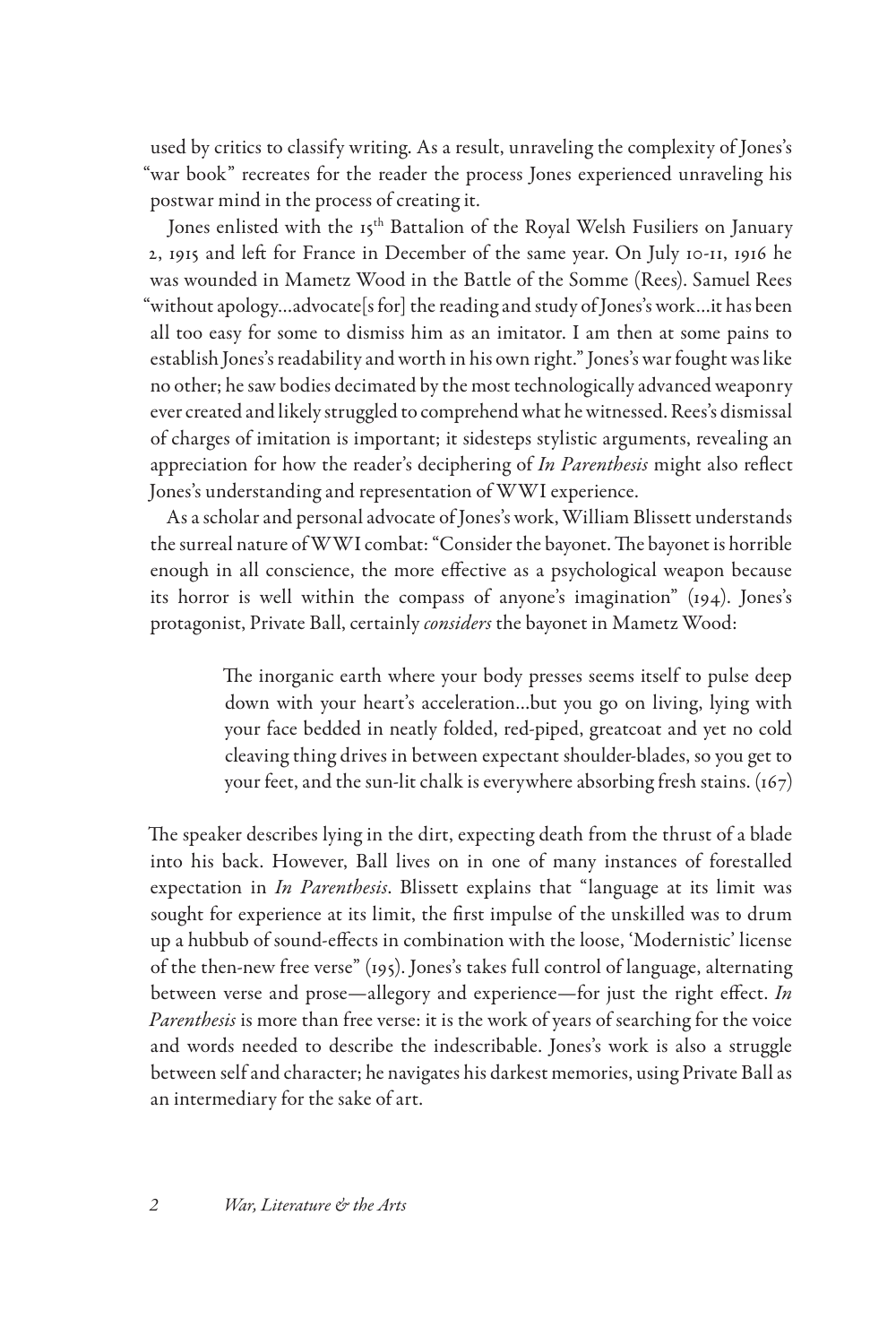The author's wound mimics the wound of his fictional alter-ego. Private Ball's shot to the leg is first conceived as liquid—the kind of conception that might expectantly spring into a traumatized subject's mind while in the midst of combat pouring into his boot:

> And to Private Ball it came as if a rigid beam of great weight flailed about his calves, caught from behind by ballista-baulk let fly or aft-beam slewed to clout gunnel-walker below below below.

> > When golden vanities make about,

you've got no legs to stand on.

He thought it disproportionate in its violence considering the frailty of us.

The warm fluid percolates between his toes and his left boot fills, as when you tread in a puddle—he crawled away in the opposite direction. (183)

The wounding of Private Ball occurs in Part 7 of *In Parenthesis*. In a 1973 letter to his friend, Rene Hague, Jones gives account of his own wound:

> Talking of 'mass' and what the scientists tell us of velocity causing weight—I suppose that's why when a machine-gun or maybe a rifle bullet passed clean through my left leg without touching the fibula or the tibia but merely through the calf, it felt as if a great baulk of timber or a heavy bar of some sort had struck me sideways, in fact I thought a ponderous branch had been severed by shrapnel and had fallen across my leg but couldn't account for the *extreme violence and weight*. I did not realize it was S.A.A. until I tried to stand up & felt the wetness seeping from the wound that I'd been hit by a mere little bullet, but the disproportion of the smallness of the projectile and the great bludgeoning weight of the impact astonished me even at the time. (qtd. in Rees 16)

Oddly enough, it is "'89 Jones" who is "detailed for escort[ing]" the wounded Ball out of the battle (Jones, *IP* 170). Imagining Jones's mind's eye looking down upon his creation—a created version of his wartime self—is significant: Jones fights and is wounded in The Battle of the Somme; twenty years later he writes about it; he creates a character that is part himself, part every soldier; he uses his wound to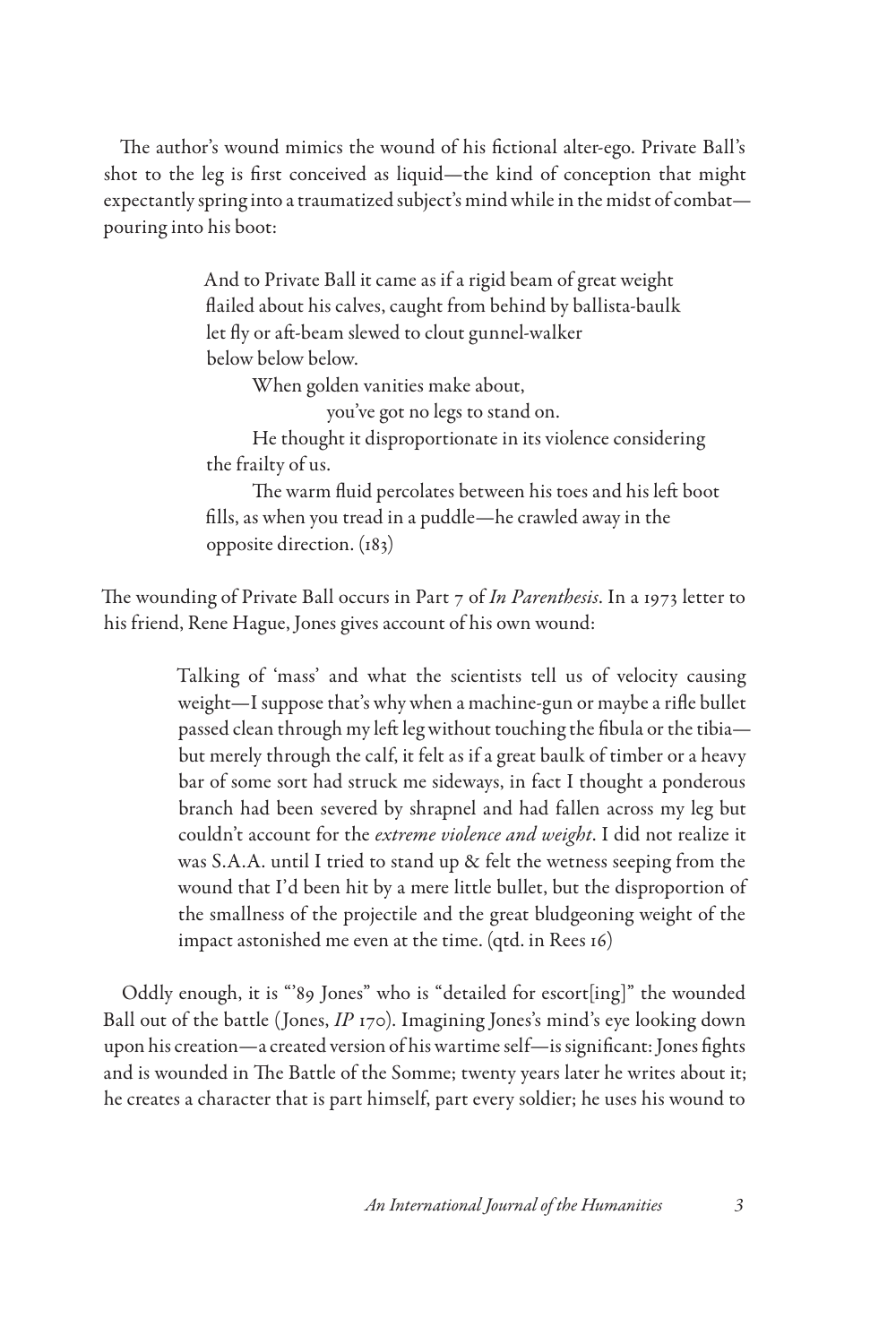create Ball's dilemma, writing himself into the story as the means of deliverance. In these ways, Jones remembers but also creates his own past, blurring the lines of Modernism, Great War poetry, and even autobiography in the process.

*In Parenthesis* received a stamp of approval for its use of the Modernist style from T. S. Eliot: "David Jones is a representative of the same literary generation of Joyce and Pound and myself" (qtd. in Jones, *IP* viii). At the same time, Jones is part of the tradition of Great War poets who struggled to find a voice capable of speaking to postwar society: "When Pound exhorted his fellow members of the avant-garde to 'make it new,' he was not speaking to the men in the trenches. Owen, Gurney, and Sassoon came upon this principle on their own. What they were making 'new' and 'whole' again was in fact the versions of themselves necessary if they and their voices were to endure" (Hipp 198). Jones's Private Ball is a vehicle for exploring a conflicted set of realities. Nowhere is this clearer than in the delineation between the trench soldier and the "stinking physicist" (*IP* 24) that repeatedly brings death to soldiers.

In WWI "the enemy became the war itself in a dehumanized form, rather than those men in the other trenches fighting for their nation's cause" (Hipp 19). This existential enemy may have been the focus of The Great War poets—Owen, Sassoon, and Gurney—in Hipp's study, but Jones personifies his enemy as the rationalists responsible for using scientific knowledge as a means of destruction rather than human advancement. In Part 2 the soldiers receive "lectures on…military tactics… by the Bombing Officer… he predicted an important future for the Mills Mk. IV grenade, just on the market; he discussed the improvised jam-tins of the veterans, of the bombs of after the Marne, grenades of Loos and Laventie" (13). The Bombing Officer that Private Ball encounters is a man who understands aptitude in sports as candidacy for deploying the new toys of war: "He took the names of all those men who professed efficiency on the cricket field—more particularly those who claimed to bowl effectively—and brushing away with his hand pieces of straw from his breeches, he sauntered off with his sections of grenades and fuses and explanatory diagrams of their mechanism stuffed into the pockets of his raincoat, like a departing commercial traveler" (13). It is important to note that this officer is not a German; but he is the enemy. He is a cog in the British War machine. He does not fight for the crown or for owner; he is a capitalist dealing in death. It is this personification of rationalism that Jones melds with images of glory and the rhetoric of Romance.

In "To the Rose upon the Rood of Time" Yeats channels the spirit of Ireland through Cuchulain, the figure from Irish folklore who fights and kills a man only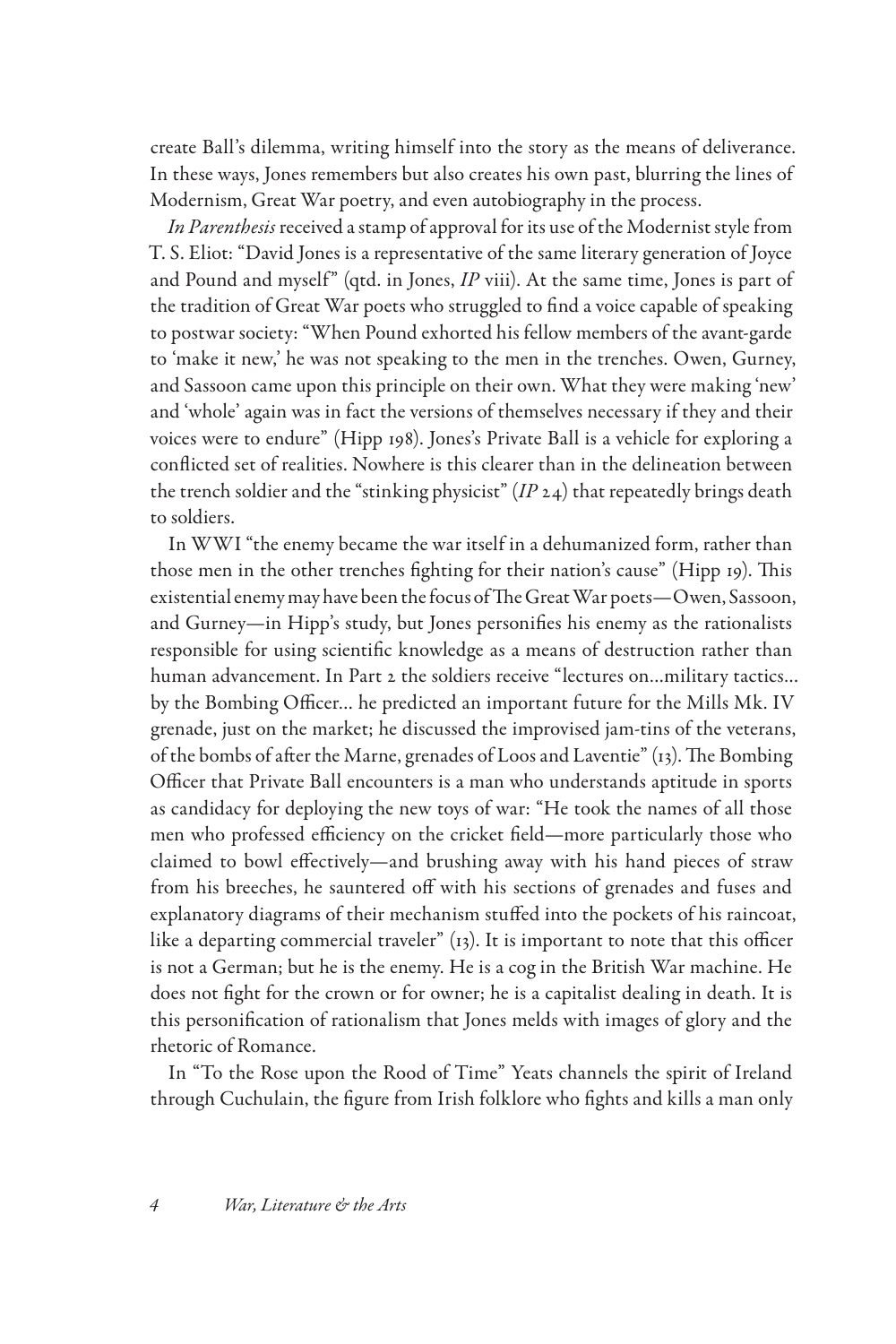to find out that it was his son: "Red Rose, proud Rose, sad Rose of all my days! / Come near me, while I sing the ancient ways: / Cuchulain battling with the bitter tide" (11). Yeats references both Shelly and Spencer in the poem, rooting his work in English tradition while arguing for the rich spiritual heritage of the Irish. The image of Cuchulain raging against the ocean elicits an emotional effect in the reader *because* of it Irishness. Similarly, but with an opposite effect, Jones's use of "Y Gododdin, The Battle of Brunanburh and Chanson de Roland, of Chaucer, Malory, Shakespeare and Hopkins, of the Bible and Catholic liturgy" (Noakes 185) elicits Welsh emotion; then the war destroys it. Here, in channeling the meaningrobbing power of war, Jones finds his voice. Eliot comments, "My own belief is that we, including David Jones, have all been desperately anxious to communicate, and maddened by the difficulty of finding a common language. May not the malady perhaps be in the reader, rather than the writer, unless it is a malady of the world to-day from which we all suffer?" (42). If Eliot and Yeats were the forefathers of Modernism, it is Jones who finds its practical use.

Judging Jones's writing according to the standards of witness poetry provides another example of how it defies classification. It also illuminates another element of the author's voice. In "Poetic Witness" Thomas Vogler asks, "[I]s witness a surplus added onto literature; or is the literary/poetic added on to witness? Is poetry serving witness, or is witness serving poetry?" (181). *In Parenthesis* provides an "all of the above" answer to this question. Jones's war book is a combination of experience and an attempt to reinvent aspects of both language and history. Hal Foster's conclusion that "the traumatic subject does indeed exist, and it has absolute authority" (qtd. in Vogler 178) explains why someone like Jones might be drawn to the conventions of witness poetry. Witness poetry "does not have to be specific; but it does have to be *extreme*" (184). Vogler continues, "In the case of trauma witness poetry, crucial parts of the concept are that the suffering be on a very large scale, that it be human-inflicted, and that the victims be considered innocent" (184). Certainly, the violence Jones experienced on the battlefield was extreme; WWI was absolutely an atrocious event on the grandest of scales; but innocence cannot be ascribed to combatants. To actively support, let alone fight and kill in a war, results in the loss of innocence, the most common of trope (next to death) in war writing of all genres. But the inability to classify *In Parenthesis* as witness poetry is merely an example of its lasting, destabilizing effect.

Jones toys with his readers like a scab, picking at them to expose their underlying, hidden condition of disillusionment in post-WWI Britain. Valentine Cunningham discusses the importance of contextualization: "[Literature] can only be read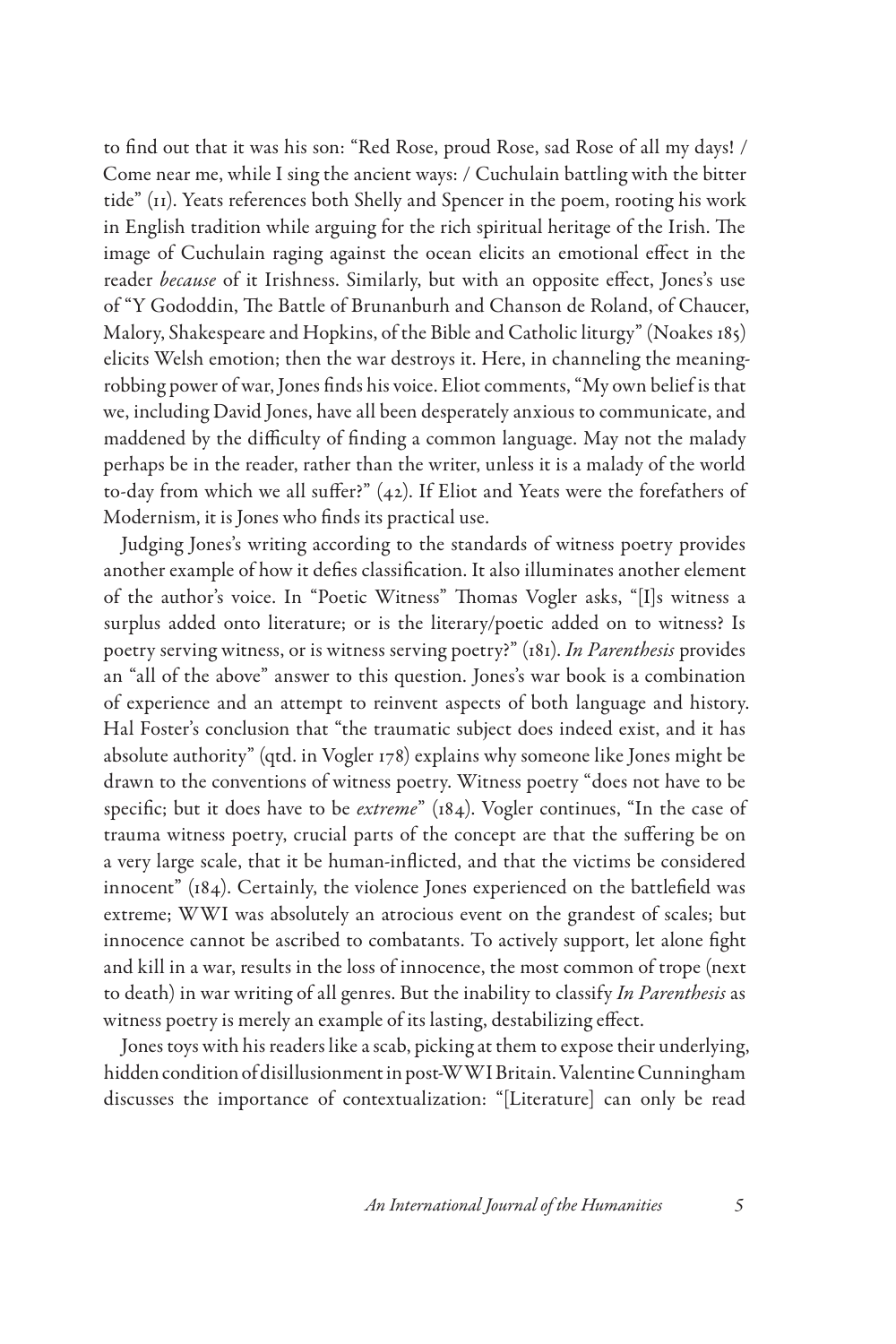and interpreted adequately, in anything approaching its possible fullness, if it's perceived… [within] the dense textures of the wider literature and history of the period in which this particular textual moment, and its immediately containing text...were produced"  $(7)$ . Jones did not write in a vacuum: In the thirties "[t]he headlines' sense of crisis got refocused: on to European affairs, at whose heart was the rampant rise of fascism, signaled most powerfully by the coming to power in 1933 of Adolf Hitler" (Cunningham 39). He creates *In Parenthesis*—the allegorical account of his real experiences in war—as the British prepare for the next war. If the author is correct in that "the war itself was a parenthesis," separated from the normal flow of history and the evolution of meaning, his function is to extend the parentheses to encompass not only his wartime experience, but the world he lives in as he writes. Jones must make the wound bleed again.

As society tries to resuscitate the heroic figure that died in Jones's war, *In Parenthesis* reminds society of his death. Jones is keenly aware of the expectations of war writing; but he does not give in to every demand from his audience. With bayonets drawn, moving toward the enemy, Jones's speaker-narrator describes the dreadful task of traversing no-man's-land:

> Every one of these, stood, separate, upright, above ground, … moved in open order and keeping admirable formation and at the high-port position walking in the morning on the flat roof of the world and some walked delicately sensible of their particular judgment" (162)

Jones dignifies the occasion: "But how intolerably bright the morning is where we who are alive and remain, walk lifted up, carried forward by an effective word" (162). Jones's "effective word" may have been profane; it may have simply been a wellspoken order to advance. Regardless, "the effective word" is nowhere to be found. The rhetoric that motivates men to inch forward when already on the precipice of death remains a mystery except only to those who were on "the roof of the world." If Jones's audience wants to gratify themselves by learning this language, they must commit to the death and carnage that ensues. Does this dignified Romance celebrate rather than oppose war?

Fred Crawford charts the development of poetry before, during, and after the war: "Even after the Somme Offensive provided grim evidence that 'patriotism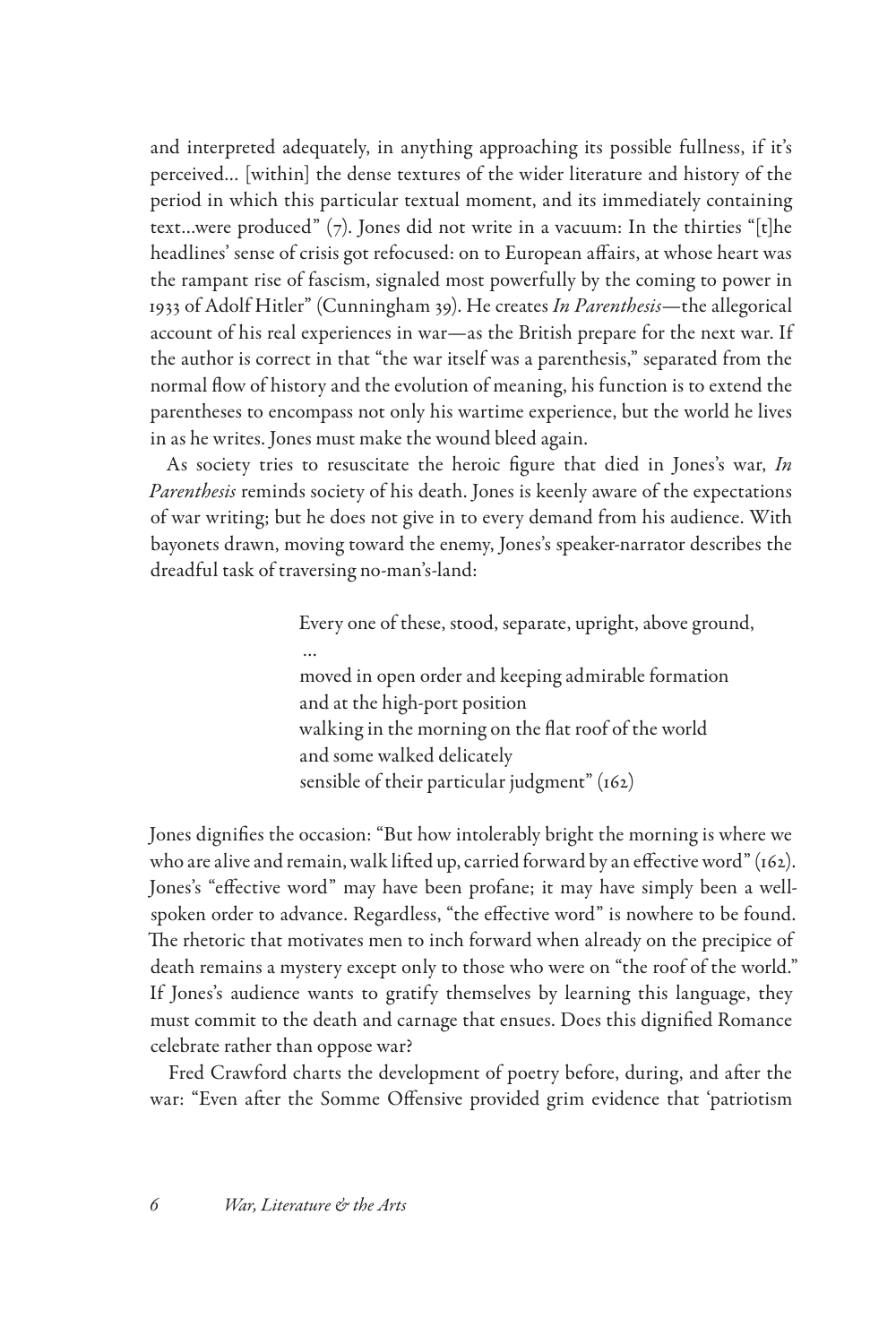is not enough,' poets not only supported the war but also tried to ennoble it. In retrospect, it seems odd to regard the war as a continuation of chivalric tradition, but even those who fought were slow to reject the romance of chivalric combat" (25). Jones rejects "the romance of chivalric combat" by saturating his war book with it. The author's time to reflect also gives him a special vantage from which to write: "As the war progressed, poets' attitudes toward the war changed, which led them to shift their poetic techniques. Poets who modified form and attitude include the Imagists, those searching for a broader perspective, those adopting a comic stance, those who protested… applied a prewar revolution in poetic expression to their perceptions of a new reality" (Crawford 27). Jones simply asks his reader to consider war, to remember it, to accept the wounds it caused and to understand that they should rightly become scars. Jones will never forget his experiences; and his writing suggests that Britain should follow his lead. Still, there is an element of conflict between the Jones who wrote and the Jones who fought.

James Lampinen and Timothy Odegard ask, "So what do people mean when they say things like, 'I'm not the same person anymore'?" (231). In an exploration of diachronic disunity, Lampinen and Odegard claim that there "is a causal connection between the things that happened to them in the past and their current self, even if they can't fully articulate those connections… they feel as if they are not the same person anymore because when they look back on that old self, it doesn't *feel* like them" (231). Private Ball is the unifying bond between the Jones of the 1930s and the Jones who fought with the Royal Welch Fusiliers. Lampinen and Odegard explain that instances of disunified selves from the past are often changed by making their problems "someone else's problem…even if that somebody else is merely a past version of themselves" (233). Jones likely struggled alone, seeking to understand his wartime self in the midst of people who could not understand him. Scholar and personal acquaintance, Rene Hague, believed that Jones's mental breakdowns had nothing to do with his wartime experiences despite his getting ill almost immediately after hearing a broadcast of *In Parenthesis* on BBC radio in 1972 (Matthias 23). Jones's illness peaks at times when he must recall the version of himself that fought in WWI. But he finds a permanent solution to his diachronic disunity in Private Ball, a character upon whom he bestows the wounds of his past.

John Matthias claims that "[a] careful reading of the Preface shows a pride and delight in the type of war that, by David's reckoning, ended in 1916" (24). Despite its author's willingness to highlight the themes of bravery and gallantry through his allusions, *In Parenthesis* is a decidedly anti-war work and David Jones's personal letters do not portray him as a man delighted by his own service. In a letter written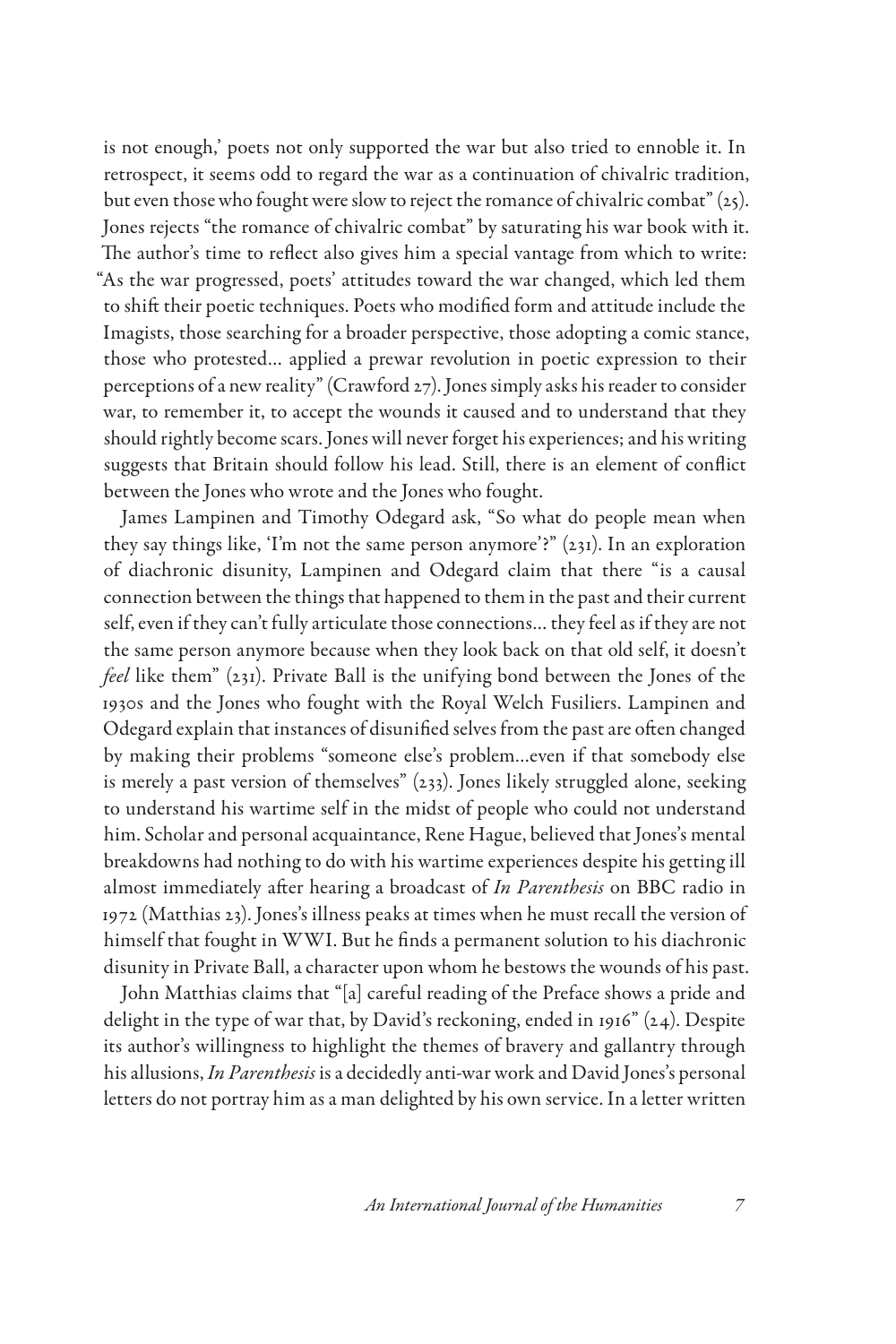in 1935, Jones describes some "mental miseries" using, as he often did, a warlike rhetoric to discuss "generals" and "Soviets," echoing the rise of Marxism: "I've always always as long as I can ever remember felt my business (however blindly) to be my work, and always knew that everything had got to go for that. I've always felt 'agnostic' about every other matter" (*A Self Portrait* 75). Jones's work helps him to escape his miseries; any delight in war perceived is simply a misinterpretation of a traumatized mind trying to put order to the memories of war through writing about it. Jones never considered himself much of a soldier and his writing was his only solace. Still, he was ready to rejoin the fight in 1935: "What of this Italians-Abyssinia war. Thinks what of it—it's going to be a horrible old nashti orl right. Beal coming up—get your kit ready old son…Shall I go fight for the Abyssinians—I still have my Royal Welsh tunic and cap" (*A Self Portrait* 79). Jones's words indicate pride, not disillusionment, confusing the matter of Jones's allegiance further at first glance. Just like his war book, Jones defies classification.

If anything connects Jones to his war book and his protagonist, it is the instance where Private Ball leaves his rifle on the field. Crawford explains how Jones left his rifle unsecured while at the demobilization center and how the event haunted him for years: "Confiding this secret to his friend Peter Orr years later, he asked Orr not to repeat the story lest the military authorities take some action against him even at that late date" (Crawford 223). The separation between Jones's willingness to put on his Royal Welsh garb and an unrealistic fear of being prosecuted for carelessness are clear instances of diachronic disunity. Jones leaves the issue of guilt and his rifle with Private Ball:

> It's difficult with the rifle. Leave it—under the oak. Leave it for a salvage-bloke let it lie bruised for a monument dispense the authenticated fragments to the faithful. It's the thunder-besom for us it's the bright bough borne" (183)

Struggling with the decision to leave the weapon behind for the expediency of escape, Ball is torn between the two choices. His training immediately starts to berate him: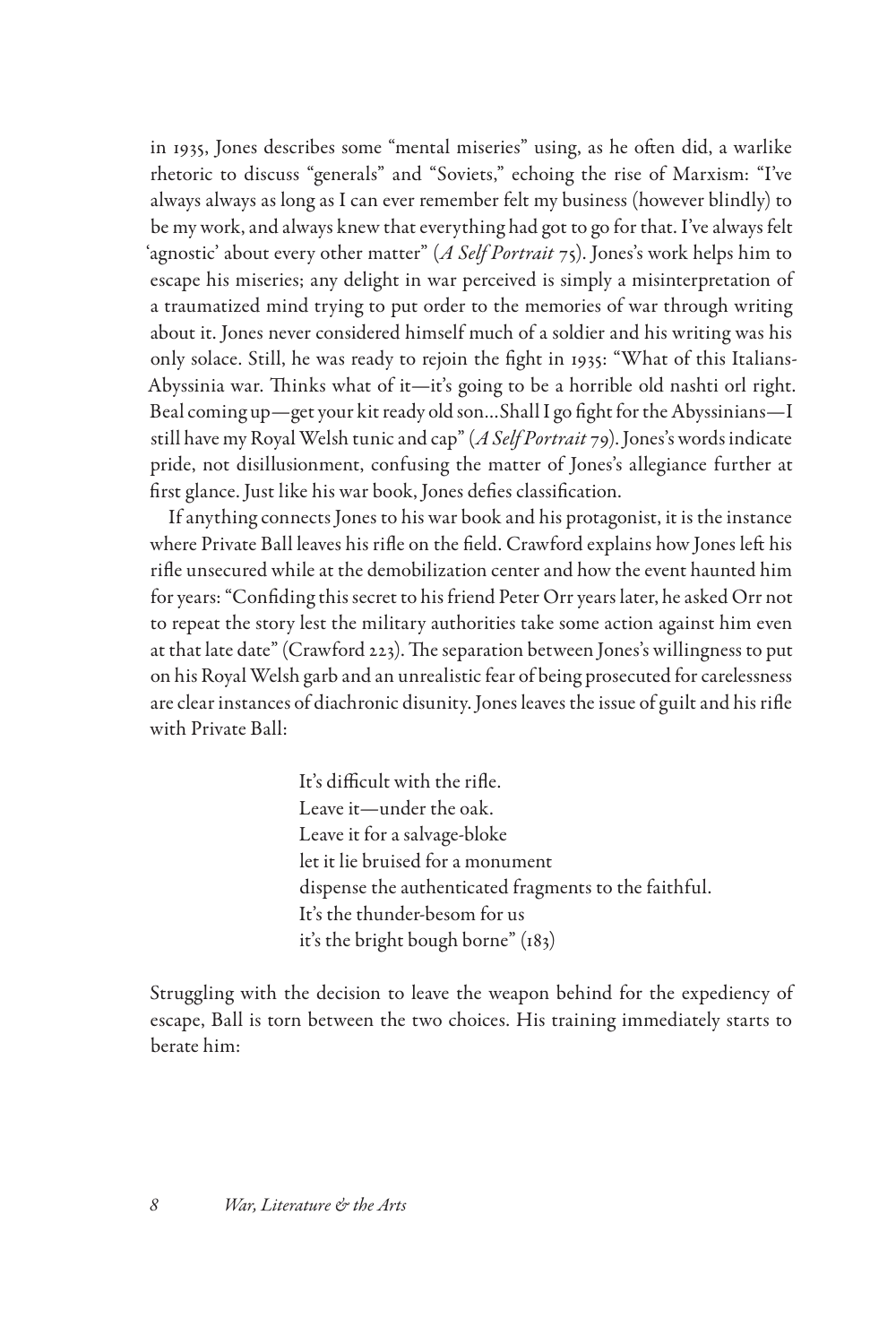[M]en must really cultivate the habit of treating this weapon with the greatest care and there should be a healthy rivalry among you—it should be a matter of very proper pride and Marry it man! Marry it! Cherish her, she's your very own. (183)

Ball's reiteration of military doctrine only underscores Jones's guilt about his failure to cherish his weapon at the demobilization center. It is only through writing that he can truly try to put his selves together and create a sense of continuity between what lies inside and outside of the parenthetical war he describes.

Prior to leaving his rifle, Ball experiences the terror of incoming mortar fire. It was likely in an uninteresting corner of the war that Jones also first brushed with death. Interestingly, the vivid account of the details immediately preceding the attack is the most poetic: "The exact disposition of small things—the precise shapes of trees, the tilt of a bucket, the movement of a straw, the disappearing right boot of Sergeant Snell—all minute noises, separate and distinct, in a stillness charged through with some approaching violence—registered not by the ear nor any single faculty"  $(24)$ . Private Ball perceives everything—understands his surroundings with impeccable clarity—but he cannot describe his means of detecting or becoming aware of the "approaching violence." The threat is so foreign that it cannot be categorized in the same world as "the tilt of a bucket" or "the movement of a straw." Instead, headed the speaker's way is "an on-rushing pervasion, saturating all existence; with exactitude, logarithmic, dial-timed, millesimal—of calculated velocity, some mean chemist's contrivance, a stinking physicist's destroying toy" (24). These descriptors are those of rationalist thought—the type of language you might expect in a laboratory—and Ball finds them foreign to everything he knows. They are also the imprinted memories preceding trauma in the mind of an author; he summons the touchstones of normalcy to immediately show how his understanding of the world was shattered in an instance.

Blissett believes that the reader of war poetry "is required to be exceptionally alert and active. One has the sense of patrolling the no-man's-land between the regularities of parallelism and pattern—a danger zone fraught with sudden breaks in syntax, prickly hyphenations, explosive verbal nouns, deceptive underpunctuation, and other risky devices" (198). Jones follows normalcy with just the sort of description of terror that Blissett would expect: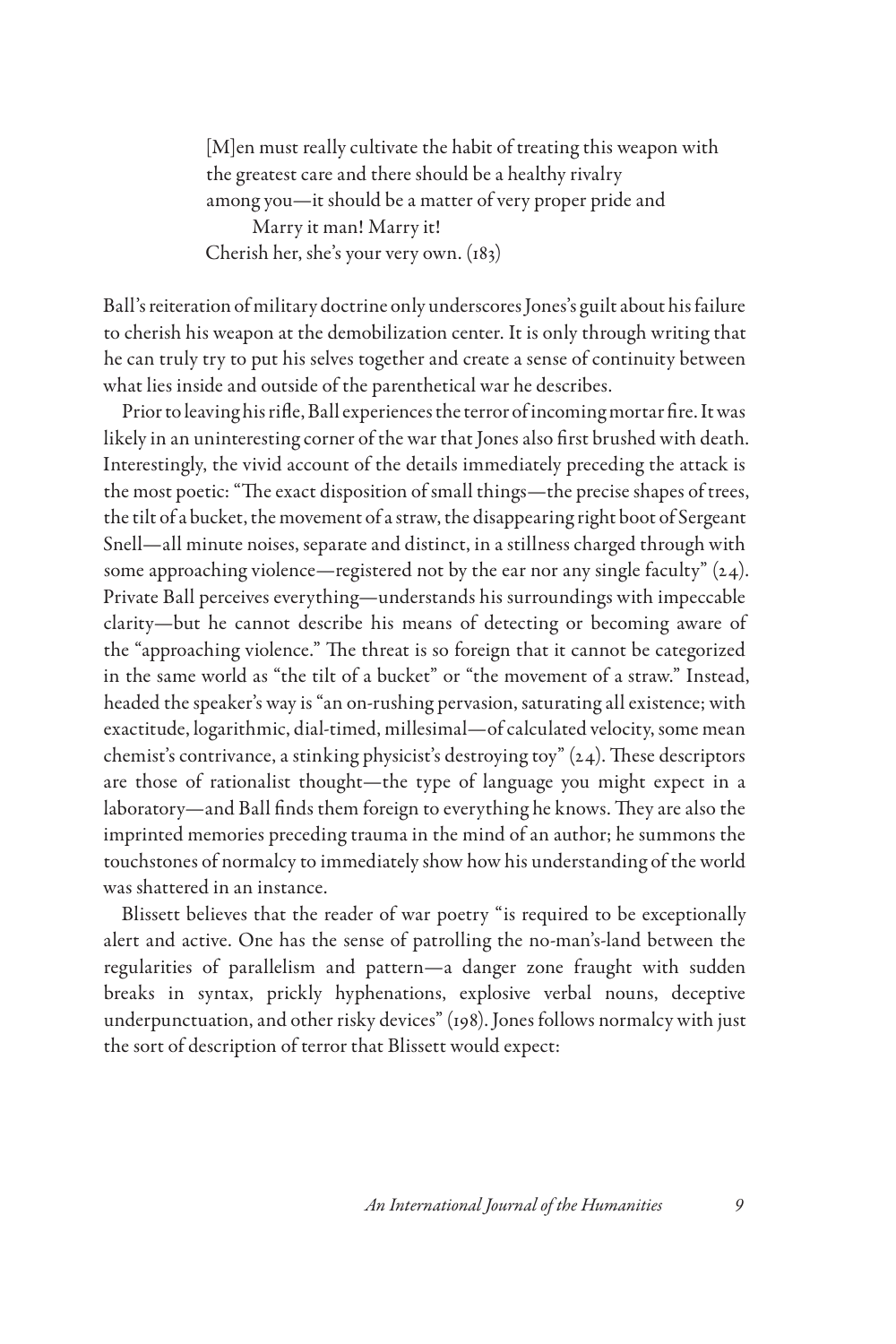Out of the vortex, rifling the air it came—bright, brass-shod, Pandoran; with all-filling screaming the howling crescendo's up-piling snapt. The universal world, breath held, one half second, a bludgeoned stillness. Then the pent violence released a consummation of all burstings out; all sudden up-rendings and rivings-through—all taking-out of vents—all barrier-breaking—all unmaking. (24)

The "universal world" of meaning is unmade through its juxtaposition with its antithesis: war. Naturally, Private Ball retreats to the world that existed before the shelling: "John Ball picked up his mess-tin and hurried within; ashen, huddled, waited in the dismal straw"  $(24)$ . The avoidance of trauma gives it its staying power; Ball assumes the roles of fictional character, vehicle of Jones's witness, and—like Ball running for the safety of "dismal straw" after the shelling—British society trying to forget a terrible event.

Samuel Rees claims that "Jones shares with Eliot and Pound a verse style characterized by its eschewal of clear narrative continuity, and by its use of esoteric allusions, abrupt juxtapositions, relative freedom in language(s), idioms, syntax, and verse forms" (136). Jones appropriates this Modernist aesthetic for his own needs, utilizing it an obscene manner to show the disparity between glorified fragments and mortar shells. *In Parenthesis*'s climax involves Private Ball hurtling a grenade into Mametz Woods during the Battle of the Somme:

You tug at rusted pin—

it gives unexpectedly and your fingers pressed to released flange. You loose the thing into the underbrush.

Dark-faceted iron oval lobs heavily to fungus-cushioned dank, wobbles under low leaf to lie, near where the heel drew out just now; and tough root-fibres boomerang to top-most green filigree and earth clods flung disturb flesh fragile shoots that brush the sky

…

And the other one cries from the breaking-buckthorn. He calls for Elsa, for Manuela for the parish priest of Burkersdorf in Saxe Altenburg. (169)

Jones's speaker adopts a technique which signals his departure from the Modernists; the direct address of "You" connotes a need to teach—rather than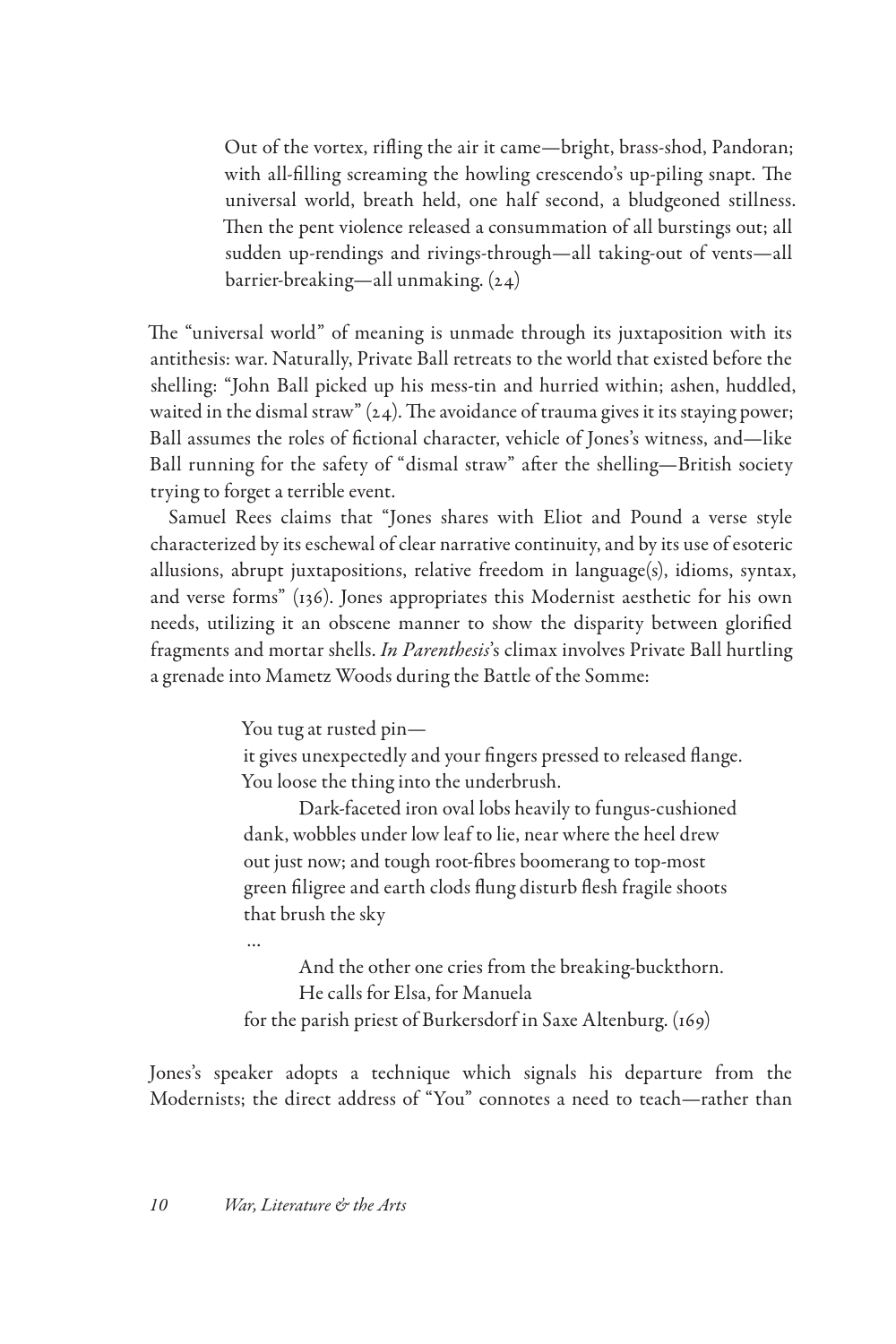describe—the horrors of war. With adrenaline rushing and fear paralyzing the speaker, experience comes in short, vibrant bursts. Poetry proves the best means of reproducing these bursts because of its ability to convey such concentrated extremes. Jones's "making new" of language is really an effort to express war in a way that circumvents its unmaking power. Ball utilizes the direct address, fighting to give his author's account using the conventions of prose or poetry as needed. The author's experience separates him from the Modernists and allies him with the war poets. The Modernist sought to make language new; the war poets sought to make the war felt. Jones uses the means of the Modernists to achieve the aims of the war poets.

Robert Graves's "Recalling War" is another work that touches upon the healing wound of British disillusionment. Like *In Parenthesis*, Graves's 1935 poem describes the scars of being forgotten by a new generation: "Entrance and exit wounds are silvered clean, / The track aches only when the rain reminds. / The one-legged man forgets his leg of wood / The one-armed man his jointed wooden arm" (1-4). Jones describes a war "fought these twenty years ago" (7) from the perspective of still being in the parentheses. At the same time, Graves writes in the present, as the wounds scab over and as

> Like a child, dandelions with a switch. Machine-guns rattle toy-like from a hill, Down in a row the brave tin-soldiers fall: A sight to be recalled in elder days When learnedly the future we devote To yet more boastful visions of despair (41-46)

Children continue on with the perpetuation of the "old lie" warned about in Owen's most famous poem, "Dulce et Decorum Est." Graves's and Owen's poems are clear warnings about war's cyclical pattern. Jones, however, takes on the war poet mantle in Modernist fashion, attempting to warn the public not to forget the war that he experienced, defragmenting his consciousness, rebuilding his work using both old and new elements.

Jones's wartime-self results in the coexistence of a creator-speaker instead of a poet who creates a speaker. Milliseconds before battle he makes certain that his thoughts are known. Ball takes charge of the narration at the exact moments when Jones wants his story to be the most accurate, in the instances where the myths of war are exposed: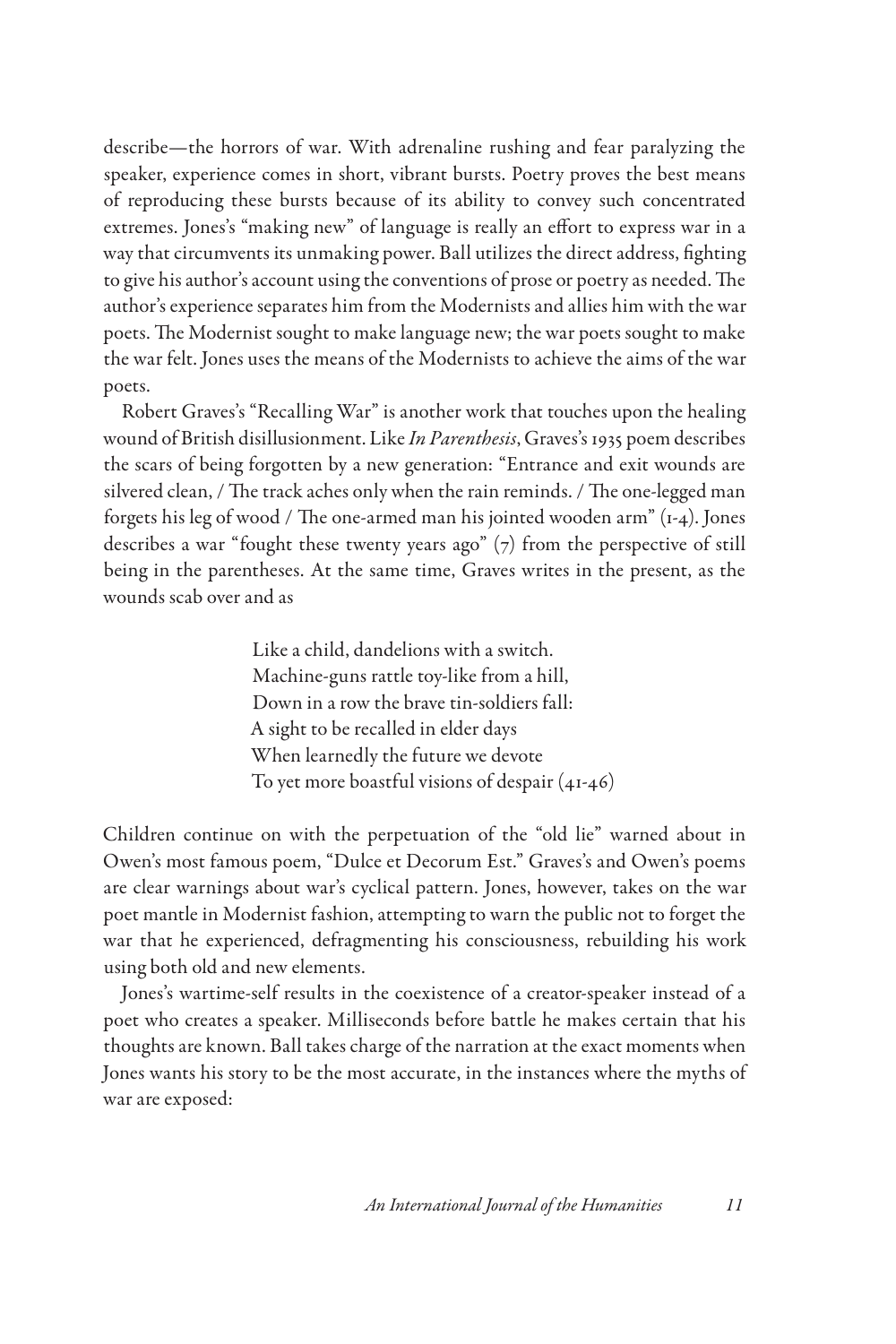Racked out to another turn of the screw

 … and the world crumbled away and get ready to advance you have not capacity for added fear only the limbs are leaden to negotiate the slope and rifles all out of balance, clumsied with long auxiliary steel seems five times the regulation weight it bitches the aim as well. (156)

Jones shares his shattered world—his ambiguous relationship to the war and the Royal Welch Fusiliers—by drawing connections between his experience and his heritage. The Boast of Dai Greatcoat stands as the culmination of Jones's unmade reality made new.

 Noakes explains that The Boast stands in the "ostensible centre of the heroic imagination … [as] a soldier garbed in (and named after) the standard-issue trench wear, 'Dai Great Coat'… tells his part in the major campaigns of Western history and myth and legend, but configures this soldierly condition in terms of a most timely paradox, in a series of enigmatic images" (193). Dai begins his boast "with alien care," suggesting its origin to be a place and time beyond the trenches (Jones 79). He speaks of his fathers who fought with "the Black Prinse of Wales," claiming to have been with "Abel when his brother found him," mixing ancestral heritage with a building of the "shit-house for Artaxerxes"  $(79)$ . Jones explains in a note that Artaxerxes's army was destroyed because of a lack of sanitation, the type of death that should have vanished with technology but that resurged in WWI trench warfare. Dai is a man before his time, possessing a superior intellect and wealth of experiences to draw from.

Dai continues his boast: "I was the spear in Balin's hand that made waste King Pellam's land" (78) and even places himself at the cross by claiming, "I saw Him die" (83). Sherry claims that Dai "is not Balin wielding the spear, he is the weapon itself" and "while he is passive in each instance, he is also performing an action, at least in an instrumental way (The Great War 193). Dai's passivity reflects that of Ball in the shelling scene. Ball's encounter with the shell mirrors Dai's passive encounters because both characters can perform but not prevent their own destruction. Their relationship to the chivalric narrative suggests that history is not a progression; it is a regression masked in heroism and bravado. In a war "where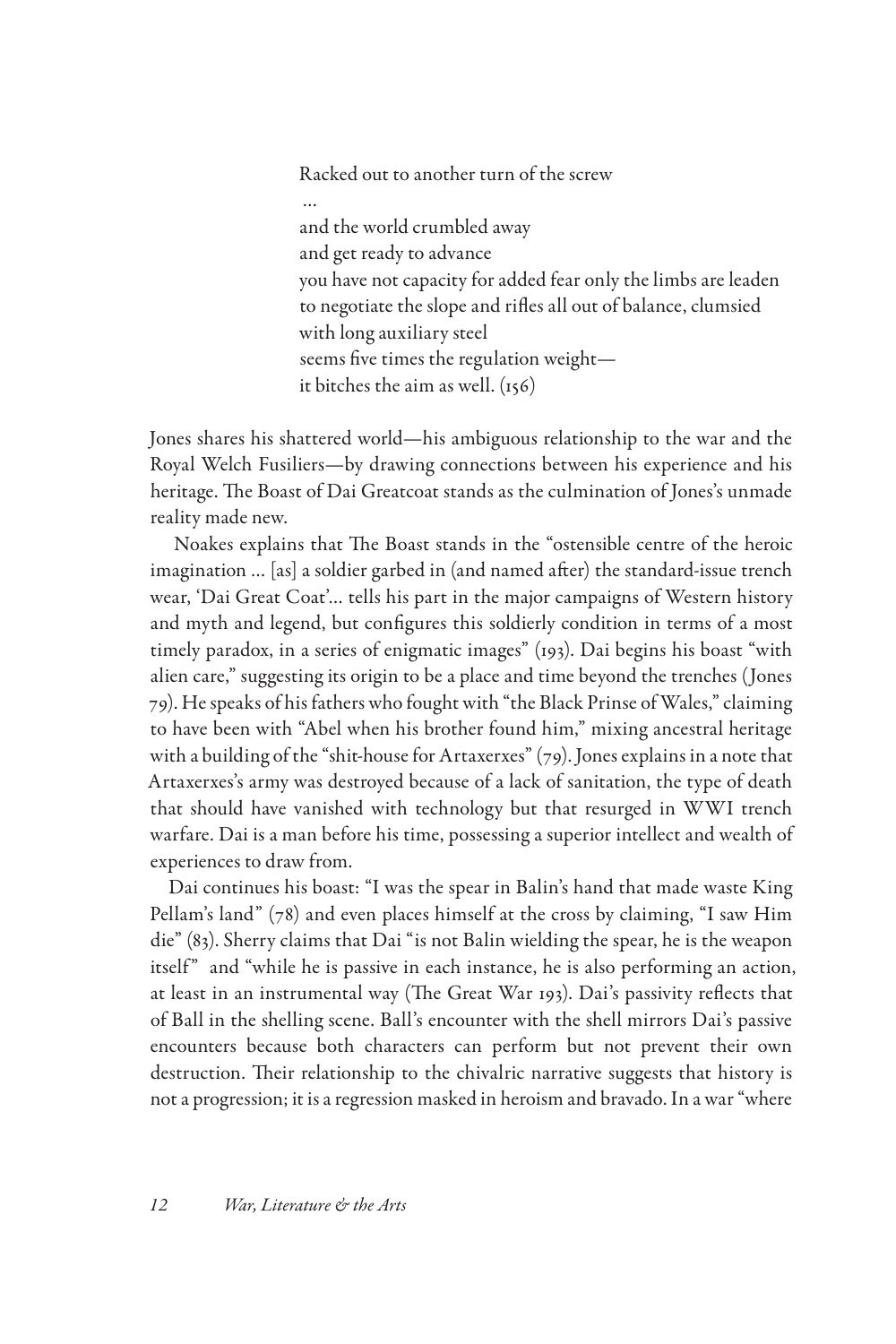any single man's strength is subordinate to the power of the new weaponry, and where individual martial prowess, which offers the source of the distinctive heroic action, is subordinate to the co-ordinate force of massed infantry" (Sherry, The Great War 193), Ball and Dai become victims, not the heroic myths of war used for its cyclical continuation.

Compare Dai Greatcoat's boast to the sobbing soldier found on the eve of battle in the opening of Part 7: "He found him all gone to pieces and not pulling himself together nor making the best of things. When they found him his friends came on him in the secluded fire-bay who miserably wept for the pity of it all and for the things shortly to come to pass and no hills to cover us" (153). Jones eschews notions of gallantry and heroism with his use of a passive boast, an unheroic protagonist, and by placing the horrors of war he experienced on display: "The contrast between epic values and Jones's modern perspective reveals how far removed nobility has become from modern war. The Great War had precious little to offer for an epic celebration" (Crawford 225). Neither the sobbing soldier nor the boasting Dai Greatcoat are immune to humanity's best effort at murder. Jones's characters are created only to be undone. But Jones's remains after his war and even after his society has moved on.

 Both Wilfred Owen and Jones struggle to find voice because of their victimization in no-man's-land. Though he died in 1918, Owen lived long enough to develop a stammer as part of his post-traumatic stress that only dissipated through therapy and writing. Hipp explains, "The prevalence of disorders of voice suggests that putting the experience into words forms one of the central difficulties with the soldier's comprehension or control over the war experience" (43). Jones's technique is to show the absurdity of heroism through characters like Dai Greatcoat, a man of rich inheritance that dies just like the rest. Hipp continues, "[A]ttempts at psychological healing is their striving for a poetic idiom which will capture their experiences in warfare in a manner that enables their controlling and reenvisioning the war linguistically" (43). Jones's voice emerges through the debasement of chivalric inheritance; but his technique of combining prose with poetry and shattering both conventions also suggests a shattering of selves caught within the loop of diachronic disunity. *In Parenthesis*, then, reenvisions Jones's wartime experience by scrapping the author's previous notions about the war and concluding with a reconstruction of this painful narrative from scratch.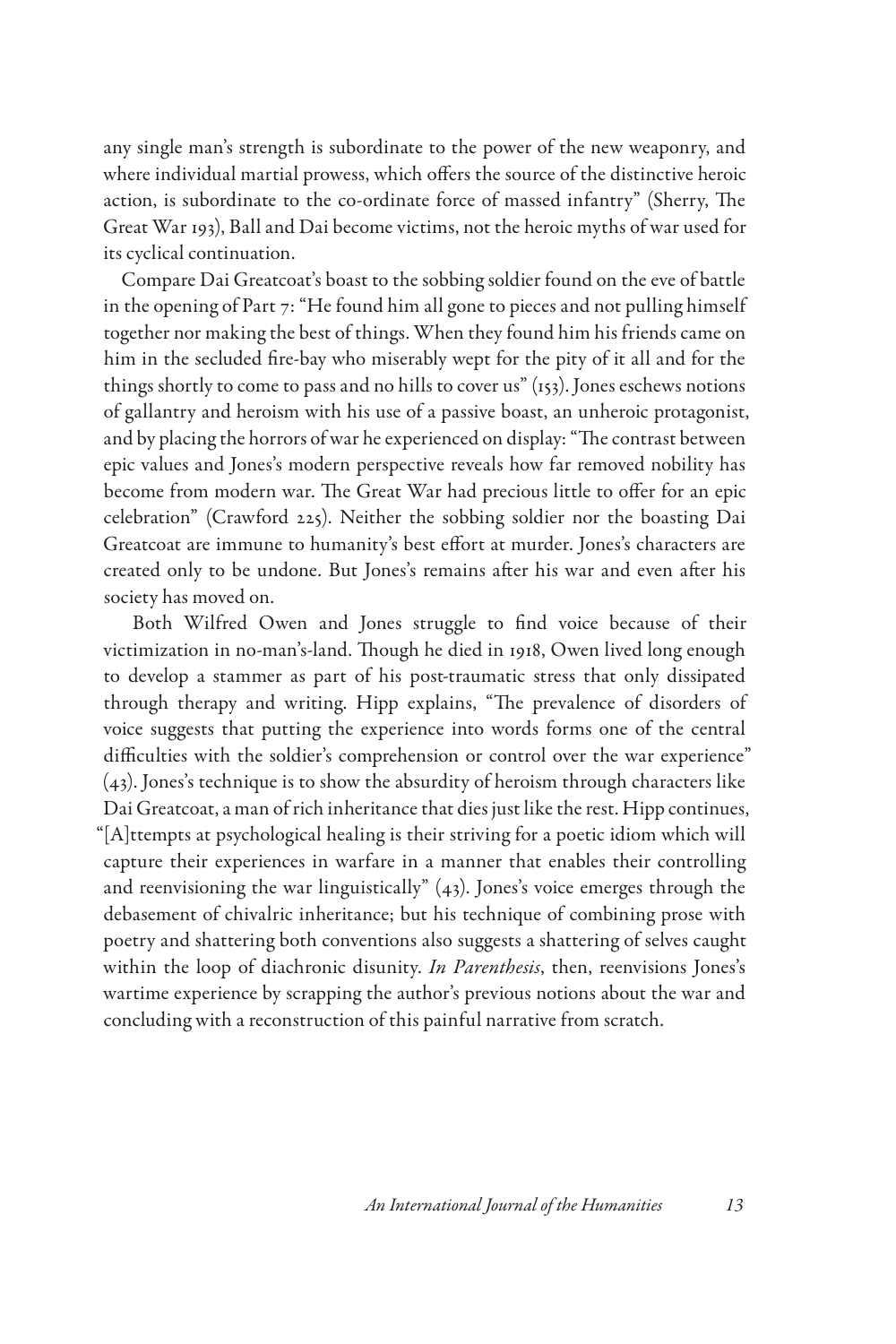## Works Cited

Blissett, William. "The Syntax of Violence." Matthias 193-208.

Crawford, Fred. *British Poets of the Great War*. Cranbury: Associated UP, 1988. Print.

- Eliot, T.S. "A Note on *In Parenthesis* and *The Anathemata*." Matthias 41-2.
- Graves, Robert. "Recalling War." 1935. *The Norton Anthology of English Literature*. New York: Norton, 2006. 1988. Print.
- Hipp, Daniel. *The Poetry of Shell Shock: Wartime Trauma and Healing in Wilfred Owen, Ivor Gurney and Siegfried Sassoon*. Jefferson: McFarland and Company, 2005. Print.
- Jones, David. *A Self-Portrait of David Jones in his Letters*. Rene′ Hague, ed. London: Faber and Faber, 1980. Print.

---. *In Parenthesis*. 1937. New York: New York Review Books, 2003. Print.

- Kendall, Tim, ed. *The Oxford Handbook of British and Irish War Poetry*. Oxford: Oxford UP, 2009. Print.
- Lampinen, James and Timothy Odegard. "Diachronic Disunity." *The Self and Memory*. Beike, Denise and James Lampinen, Eds. New York: Psychology P, 2004. 227-54. Print.
- Matthias, John, ed. *David Jones: Man and Poet*. Orono: The National Poetry Foundation, U of Maine, 1989. Print.
- ---. "Introduction." Matthias 17-32.
- Noakes, Vivien. "War Poetry, or the Poetry of War? Isaac Rosenberg, David Jones, Ivor Gurney." Kendall 174-89.
- Rees, Samuel. *David Jones*. Boston: Twayne. 1978. Print
- Sherry, Vincent. "The Great War and Modernist Poetry." Kendall 190-207.
- Vogler, Thomas A. "Poetic Witness: Writing the Real." *Witness and Memory: The Discourse of Trauma.* Ana Douglass and Thomas A. Vogler, eds. New York: Routledge, 2003. 173-206. Print.
- Yeats, William Butler. "To the Rose upon the Rood of Time." *The Yeats Reader*. Richard J. Finneran, ed. New York: Scribner, 2002. 11. Print.